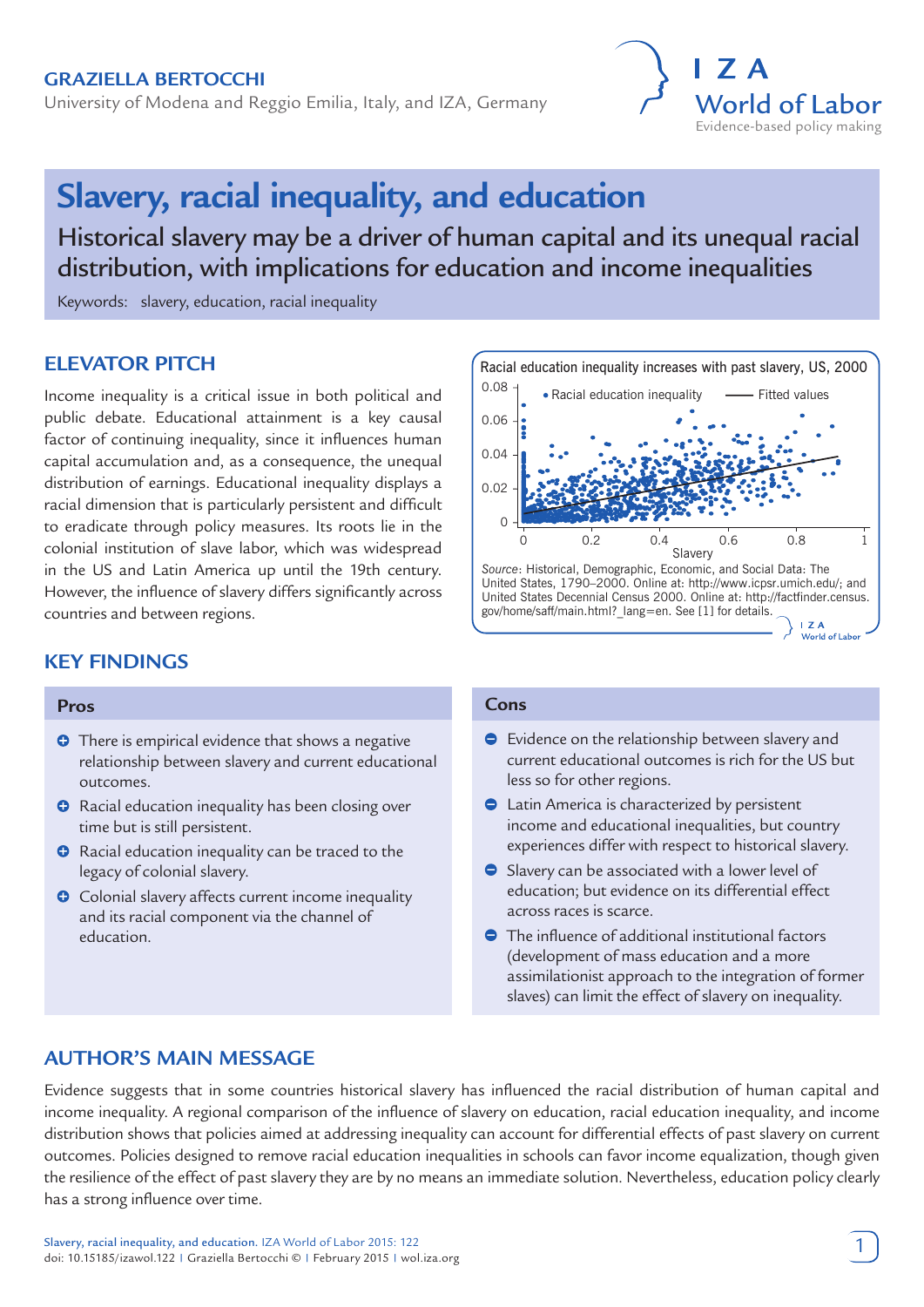

# **MOTIVATION**

The possible links between the institution of slave labor and contemporary educational outcomes and income inequality is a focus of much political and public debate, with racial considerations being central to the discussions. In order to gain a better understanding of these issues, it is important to consider the available evidence on the impact of racial differences in education to overall differences in income.

In those countries that have historically experienced slavery, inequality in terms of education and income currently demonstrates a strong racial component. This calls into question the possible effects of slavery on racial inequality. In particular, whether slavery has influenced the accumulation of human capital and its unequal distribution across racial groups. While slavery has been widespread all over the world for thousands of years, an analysis of the historical experience of slavery in the Americas following the trans-Atlantic slave trade is particularly informative. Documenting the evolution of racial education inequality in the US, its link with past slavery, and its implications for income inequality reveals a clear relationship between past slavery and contemporary education inequality across races, both in terms of the quality and the degree of education.

## **The trans-Atlantic slave trade**

Out of several slave-trade waves from Africa, the quantitatively most important one involved the shipping of slaves over the Atlantic and to the Americas. The trans-Atlantic slave trade occurred between the 16th and 19th century and caused the forced migration of over 12 million Africans.

For data see: Eltis, D., S. D. Behrendt, D. Richardson, and H. S. Klein. *The Trans-Atlantic Slave Trade: A Database on CD-Rom*. Cambridge, UK: Cambridge University Press, 1999.

For an analysis of its consequences from the perspective, respectively, of sending and receiving countries, see: Nunn, N. "The long-term effects of Africa's slave trades." *Quarterly Journal of Economics* 123:1 (2008): 139–176; and Soares, R. R., J. J. Assunção, and T. F. Goulart. "A note on slavery and the roots of inequality." *Journal of Comparative Economics* 40:4 (2012): 565–580.

However, evidence from Latin America and the Caribbean highlights that there are regional differences in the relationship between slavery, education, and income inequality. These differences are potentially due to institutional factors. For example, African slavery in this region was accompanied by local forms of labor coercion. In addition, mass education developed more slowly. Finally, in Latin America and the Caribbean the white colonists opted for a culture of assimilation that led over time to widespread racial mixing. In contrast the US developed, up to a point, a segregated society in which black people still maintain a strong racial identity even to the present day.

A regional comparison reveals that policies aimed at addressing inequality can account for the differential effects of past slavery on current outcomes, with the educational channel clearly emerging as a very strong influence.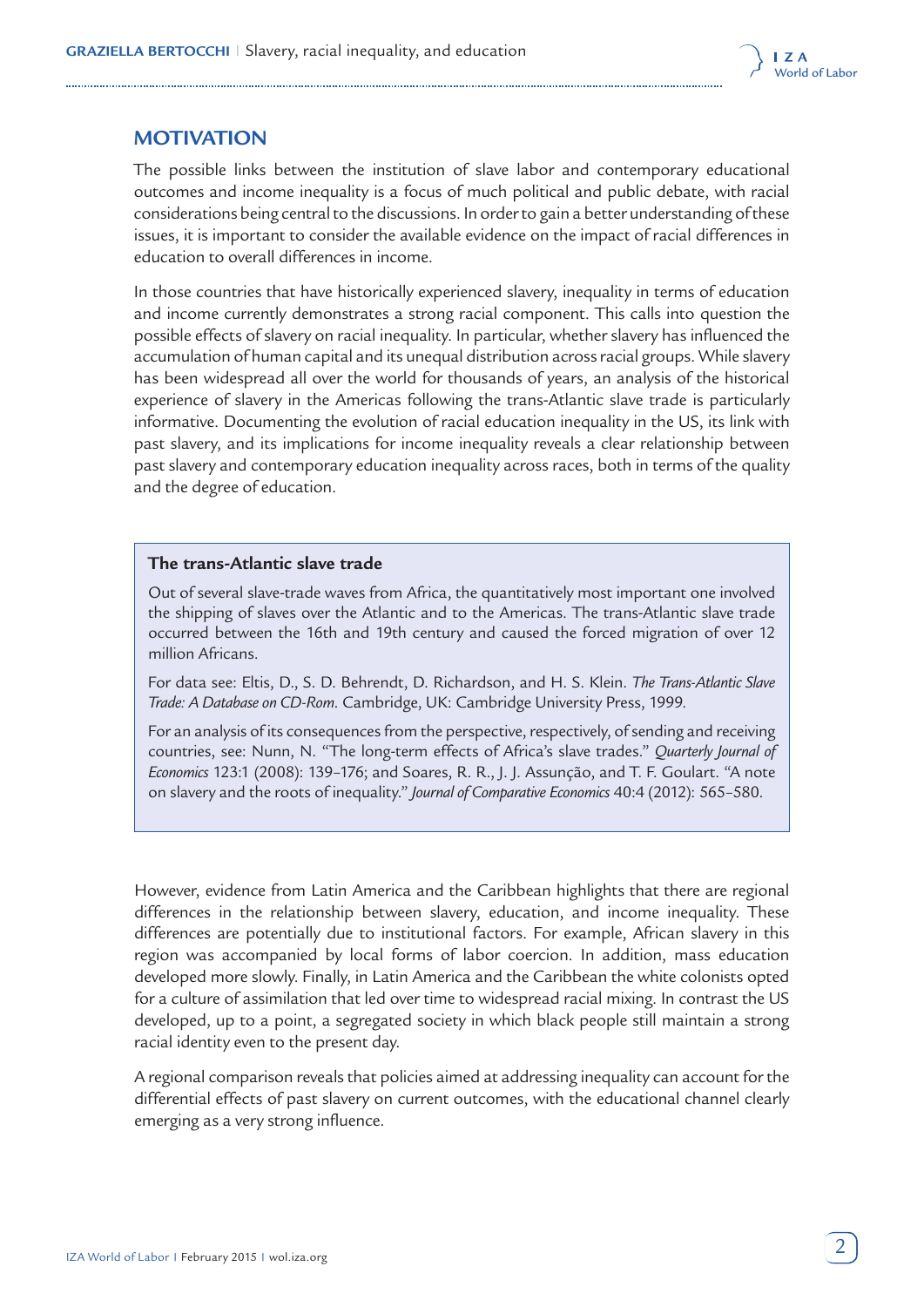

# **DISCUSSION OF PROS AND CONS**

### **The US**

#### *Evidence on human capital accumulation by race*

The economic literature on racial inequality in education in the US is extensive [2], [3]. The evidence documents the evolution of racial differences, both in the quality and the quantity of education. Following the American Civil War, African Americans had essentially no exposure to formal schooling. This was a legacy of the extremely high rates of illiteracy that prevailed in the southern plantations, where the vast majority of African Americans were employed. The next generations of the descendants from African slaves, initially still located mostly in the south, were able to complete far fewer years of schooling than white people. They also had access to racially segregated public schools, which provided a qualitatively inferior education in comparison to what was available to white people [4]. By 1940, as a result of the combination of low educational attainment and inferior educational quality, the racial gap was still very wide. Subsequently, however, as successive generations of black children received more and better schooling, the racial gap narrowed, with an eventual impact on earnings equalization.

#### *Persistence of racial education inequality*

Overall, the evidence on the evolution of racial educational differences points to long-term convergence, but also to the persistence of disparities along racial lines [4]. This takes into account a wide number of dimensions, such as literacy rates, years of educational attainment, spending per pupil and returns to literacy.

Figure 1 shows the evolution of the racial gap, at the high school and the bachelor level, from 1940 to 2000. For each year, the histograms represent the ratio between the share of white and black people, in the corresponding populations, holding at least a high school or a bachelor degree. Full racial equality would correspond to a value of one on the vertical axis. However,





 $17A$ World of Labo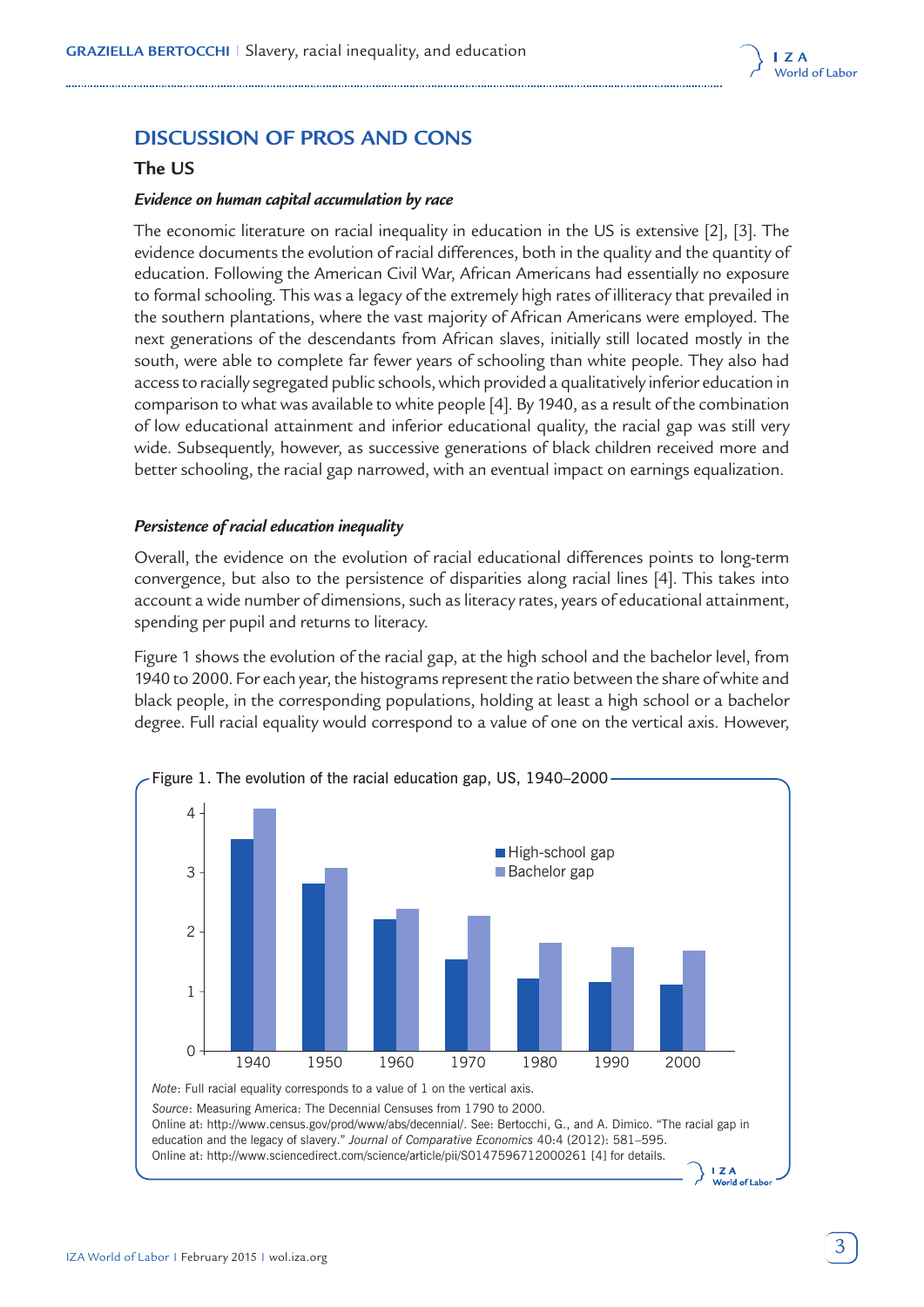

starting for instance from the first histogram, it reveals that in 1940 the share of white people with a high school education is between three and four times the corresponding share of black people.

Overall, the figure shows that over the 1940–2000 period, white people are on average more educated than black people at both levels. The gap is even larger at the bachelor level. Over time, the gap decreases for both levels, but at a lower rate for the bachelor level. The decline of the gap is much more marked up to 1980, while progress has been much slower since then. Despite its gradual reduction, the gap is still present until the end of the period: in 2000 the ratio is still above one for high school degree and almost two for the bachelor degree. These trends confirm the persistence of deeply-rooted racial disparities, despite the presence of a convergence process.

### *Slavery and racial education inequality*

The institution of slavery is highly likely to be a factor conditioning race relations and, in particular, racial inequality along multiple dimensions, including human capital and education. The historiography of slavery in the US is also extensive. In the aftermath of the American Civil War the legacies of slavery determined extremely high rates of illiteracy among black people. The obstacles subsequently encountered by black children in acquiring education are widely believed to represent the channel through which inequalities were perpetuated.

#### **Slavery in the US**

Slavery was introduced in the territories that today represent the US in the 16th century. Its diffusion escalated throughout the next centuries, with an estimated 645,000 slaves brought in mostly from Africa. Initially the slaves were forcibly settled in the coastal southern colonies, while between the American Revolution and the American Civil War most were relocated in the inland regions. By the 1860 census the slave population of the US amounted to four million, i.e., about 13% of the population, and was distributed within 15 slave states, mostly belonging to the south. The American Civil War led to the abolition of slavery in 1865.

On the history of slavery in the US see: Berlin, I. *Generations of Captivity: A History of African American Slaves*. Cambridge, MA: Harvard University Press, 2003.

For an economic history of American slavery see: Fogel, R. W., and S. L. Engerman. *Time on the Cross: The Economics of American Negro Slavery*. New York: W.W. Norton and Co., 1974.

For further sources of information see: Bertocchi, G., and A. Dimico. "Slavery, education, and inequality." *European Economic Review* 70 (2014): 197–209; and Bertocchi, G., and A. Dimico. "The racial gap in education and the legacy of slavery." *Journal of Comparative Economics* 40:4 (2012): 581–595.

The correlation between the racial educational gap in 1940 and the share of slaves over population in 1860 is extremely high: 0.90 and 0.81 at the high school and bachelor level, respectively. For the state-level data (see illustration on p.1), empirical estimates of the determinants of racial educational inequality during the period 1940–2000 confirm a causal effect of historical slavery. This effect continues through from its influence on the initial gap, both at the high school and bachelor level [4]. In other words, those states that relied more intensively on the use of slave labor in 1860 still exhibited larger contemporary racial disparities in education in 2000, through a channel that is represented by the initial gap in attainment.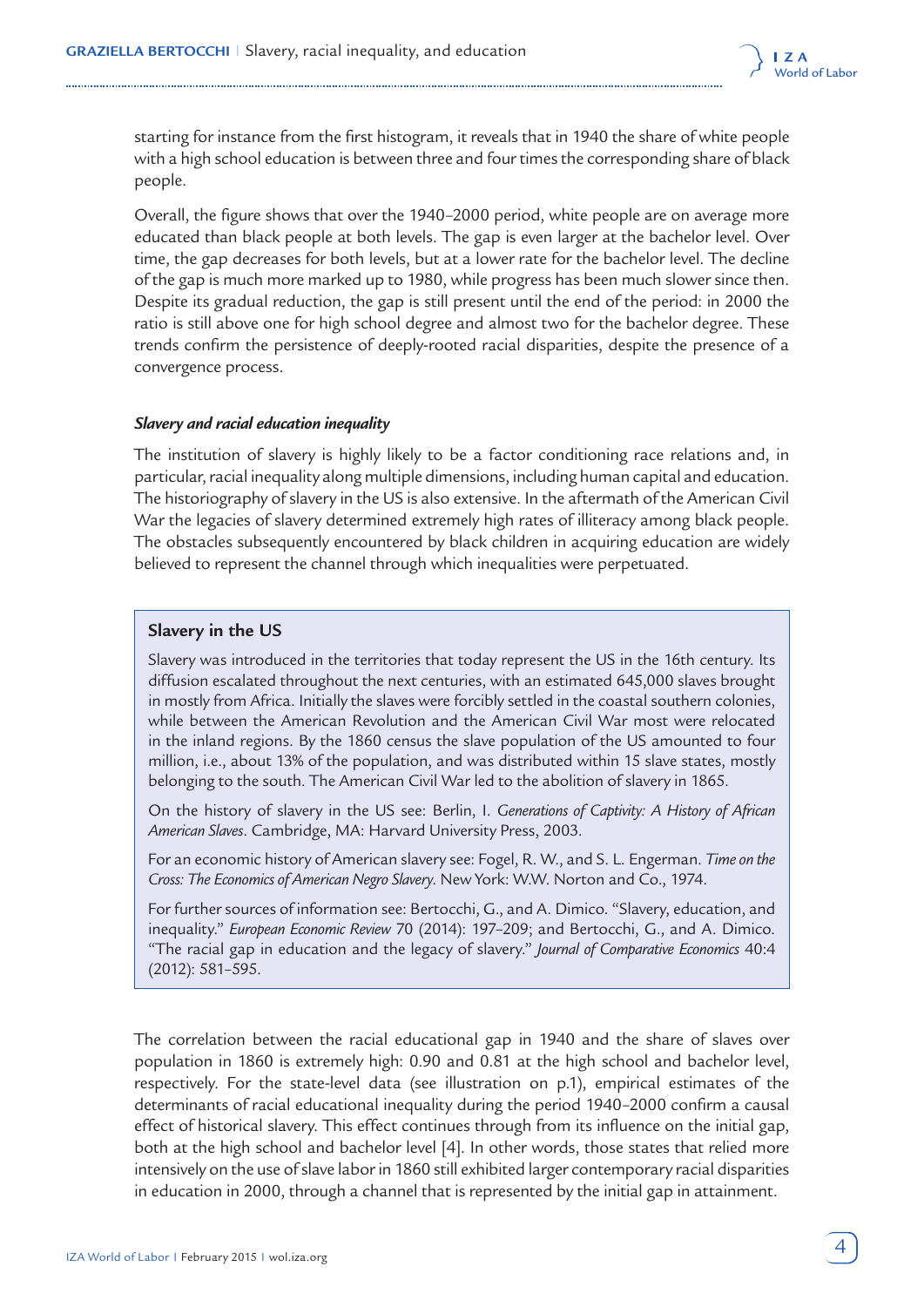

The transmission of human capital is therefore the link between slavery and current racial gaps in schooling attainment, which confirms that the origins of educational inequality are indeed very deeply rooted in the history of this country [1], [4].

## *Channels of transmission*

What is driving the correlation between slavery and education is the local nature of schooling provision and funding, in conjunction with the political exclusion of the descendants of African slaves, at least up to the 1960s. Indeed in the former slave states in the US black people have been persistently disenfranchised, both through *de jure* and *de facto* methods.

The property tax is the principal source of local funding and therefore for public educational support. Under the "Separate but Equal" educational policies applied in southern states until the 1960s, local officers could divert state funding for black people in order to subsidize education for white people. As a result, they could impose a lower property tax and spend less on the overall education budget. Even after legally mandated school segregation was abolished, the counties that had previously chosen low education expenditures adhered to a lower tax rate, with negative effects on public school funding and, in particular, on education for black people.

Empirical evidence supports the relevance of political mechanisms for the determination of education outcomes. For example, the disenfranchisement provisions enacted following the abolition of slavery in the late 19th century in the southern states are associated with a fall in black educational inputs and with low-quality southern schooling [5]. Within the state of Mississippi, which had one of the highest proportions of slaves, there is also a significant and positive effect of black political participation in the late 19th century on contemporary black educational outcomes [6].

### *Implications for income distribution*

The influence of slavery on education disparities has even broader implications, since through its impact on the racial gap in human capital accumulation it, in turn, affects income inequality between races and ultimately overall income inequality. In other words, the distribution of *per capita* income is more unequal today in counties associated in the past with a larger proportion of slaves in the population [1]. The positive correlation between racial education inequality and income inequality is illustrated in Figure 2, which is based on cross-county census data from 2000.

### *Evaluation of policies*

The key Supreme Court decision to overturn the "Separate but Equal" doctrine that allowed racial segregation in US schools (*Brown* v. *Board of Education*, in 1954), initiated a long process involving subsequent rulings as well as federal legislation. Since then, education policy has always been at the heart of government intervention aimed at reducing racial disparities.

In the desegregation years between the 1960s and the 1970s, substantial gains were made, with a tapering in subsequent decades. The declared goal of recent reform programs for the US schooling system has been the removal of the persistent and pervasive racial and ethnic educational gaps. This is the case both for "No Child Left Behind," which was the federal education program enacted in 2002 under President Bush, and for "Race to the Top," the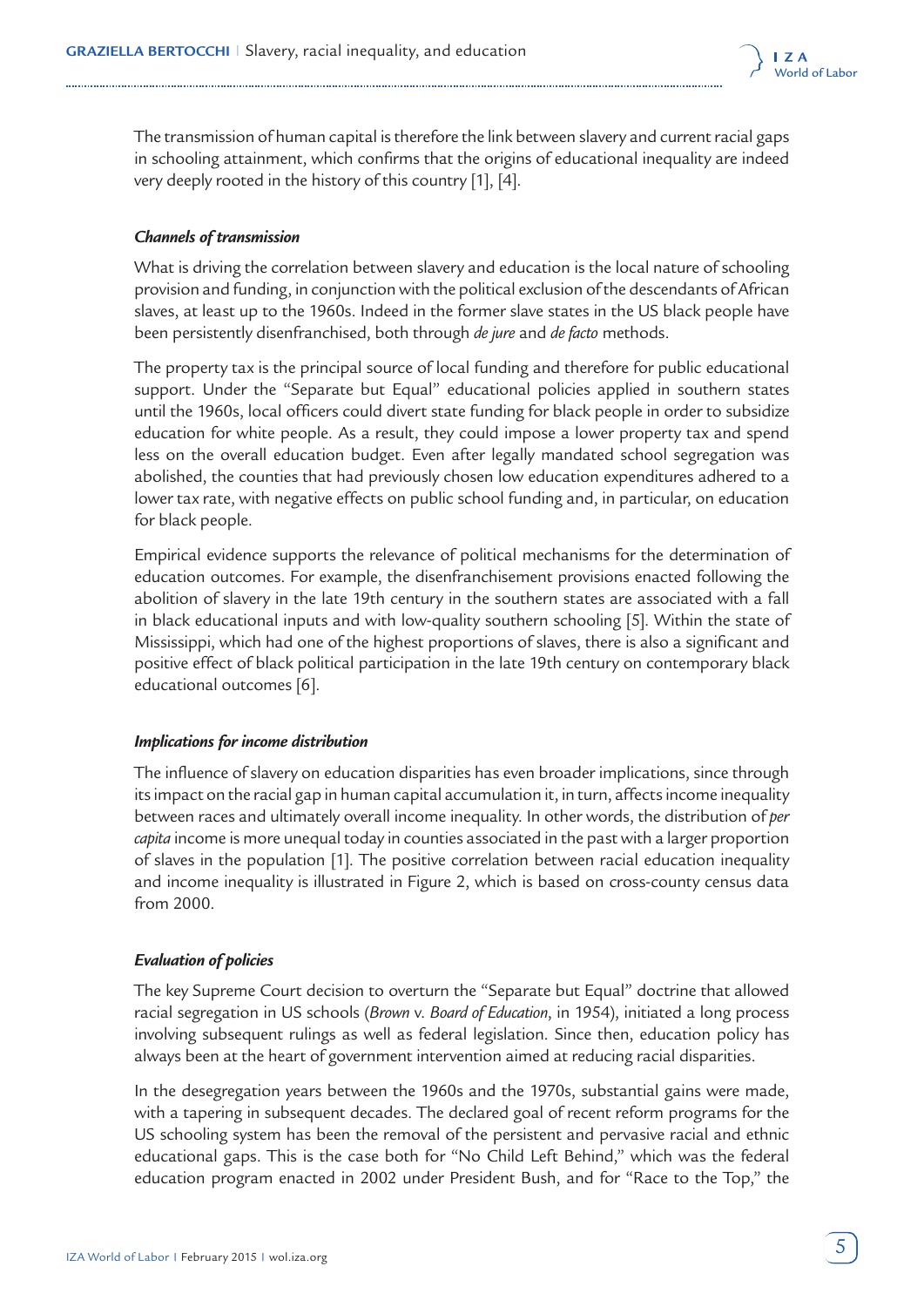

current program created in 2010 by President Obama. Both programs have relied on the introduction of standards and assessments of students and teachers based on test scores, with a focus on special support for the worst-performing schools and on special initiatives directed at developing pre-schooling and vocational education. The emphasis put by both administrations on these programs is consistent with the evidence presented earlier. This evidence shows how deeply educational inequality is rooted in the history of the country. It still remains to be seen whether these policies can fulfill their goals and expedite the process of convergence to full equality.





### **Latin America**

Latin America is generally characterized by extreme levels of inequality, both along the income and the educational dimensions. This makes the region highly suitable for an analysis of the influence of slavery and its potential implications for current policies.

The intensity of African slavery following the trans-Atlantic slave trade has been at least as high in Latin America and the Caribbean as in the US, albeit with marked cross-country heterogeneities. The highest intensity is found in Brazil, as well as in the Caribbean (particularly Haiti and Jamaica), while other countries, such as Bolivia, received hardly any African slaves at all. On the other hand, other forms of labor coercion, such as the *mita* in Peru and the *libreta* system in Puerto Rico, were practiced in Latin America and the nearby Caribbean during the colonial and post-colonial period. The *mita* was, in fact, imposed on the indigenous population rather than on the population of African descent.

An important distinction between South and Central America on the one hand and North America on the other has been the general approach to education and the development of educational systems. The US, as well as Canada, invested heavily in primary education from the very start, despite the fact that in the former there was a geographical differentiation with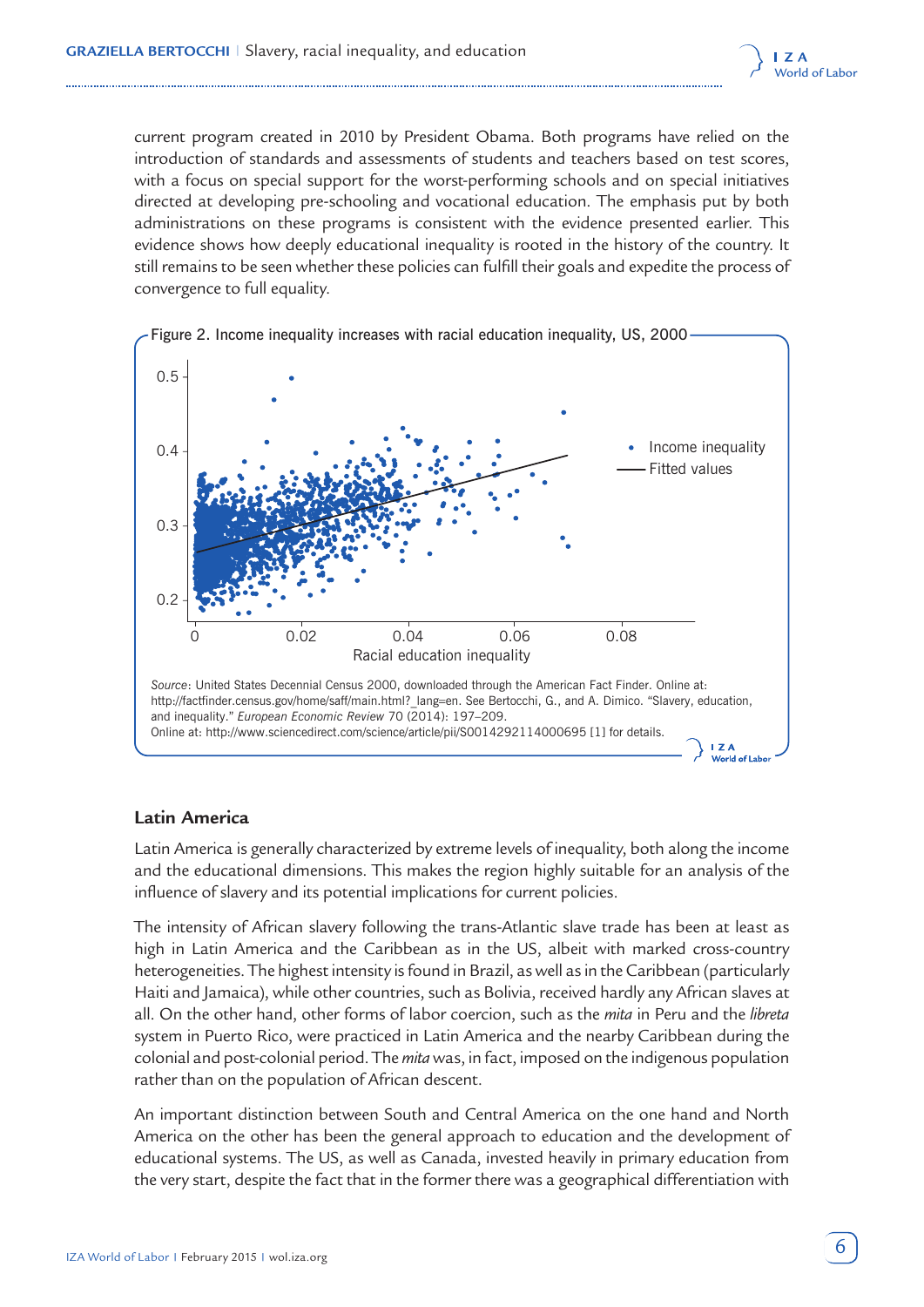

the predominantly black south lagging behind. On the other hand, even the richest countries in South and Central America were extremely slow in providing schooling institutions directed to mass education.

Another important distinction is that in Latin America and the Caribbean the white colonists opted for a culture of assimilation, leading over time to widespread racial mixing. While the US developed, up to a point, a segregated society where black people still maintain a strong racial identity even to the present day.

When comparing countries in Latin American and the Caribbean with the US, with respect to the slavery-education nexus, it is important to bear in mind the above distinctions with respect to the local forms of labor coercion, the approach to mass education, and the integration process.

What follow are the findings from a number of country studies that supply useful evidence in this respect, even though they focus predominantly on the influence of slavery on the amount of education rather than on its racial distribution.

## *Brazil*

Brazil was the destination of almost half of the African slaves who were shipped across the Atlantic. African slaves sent to Brazil outnumbered those sent to the US by a ratio of about ten to one. Brazil was also the last country in the Americas to abolish slavery, which it did in 1888.

However, in part because of the custom of inter-racial marriage, slavery in Brazil never resulted in the forms of segregation that have been observed in the US. Empirical evidence on this country has uncovered a negative correlation between past slavery (proxied by measures of land inequality, which are strongly correlated with the presence of crops suitable for the use of slave labor) and quantitative and qualitative measures of contemporary education (namely, the share of the population between 15 and 17 years of age attending secondary education in 2000, and a 2005 index of school quality provided by the government) [7].

A parallel investigation, which focused on the period 1889–1930, has shown that Brazilian states with fewer slaves were able to exploit positive trade shocks and invest the resulting export tax revenues in elementary education expenditures, thus achieving higher literacy rates. An opposite, negative effect on education is observed instead, under the same circumstances, in states with more slaves. The resulting distribution of human capital across states in Brazil persists to the present day [8].

However, contrasting evidence emerges from a county-level analysis of the state of São Paulo, which is the largest state in the country. In São Paulo, the intensity of slavery shows no discernable long-term impact on a variety of current education indicators [9].

### *Colombia*

In order to investigate the impact of slavery on long-term development in Colombia, it is possible to exploit the variation in the presence of gold mines in different municipalities, since gold mining was strongly associated with demand for slave labor. The empirical findings show that the historical presence of slavery is associated with reduced measures of various contemporary education indicators and, more generally, increased poverty and land inequality. Even though the question of racial education inequality is again not explicitly addressed, it can be observed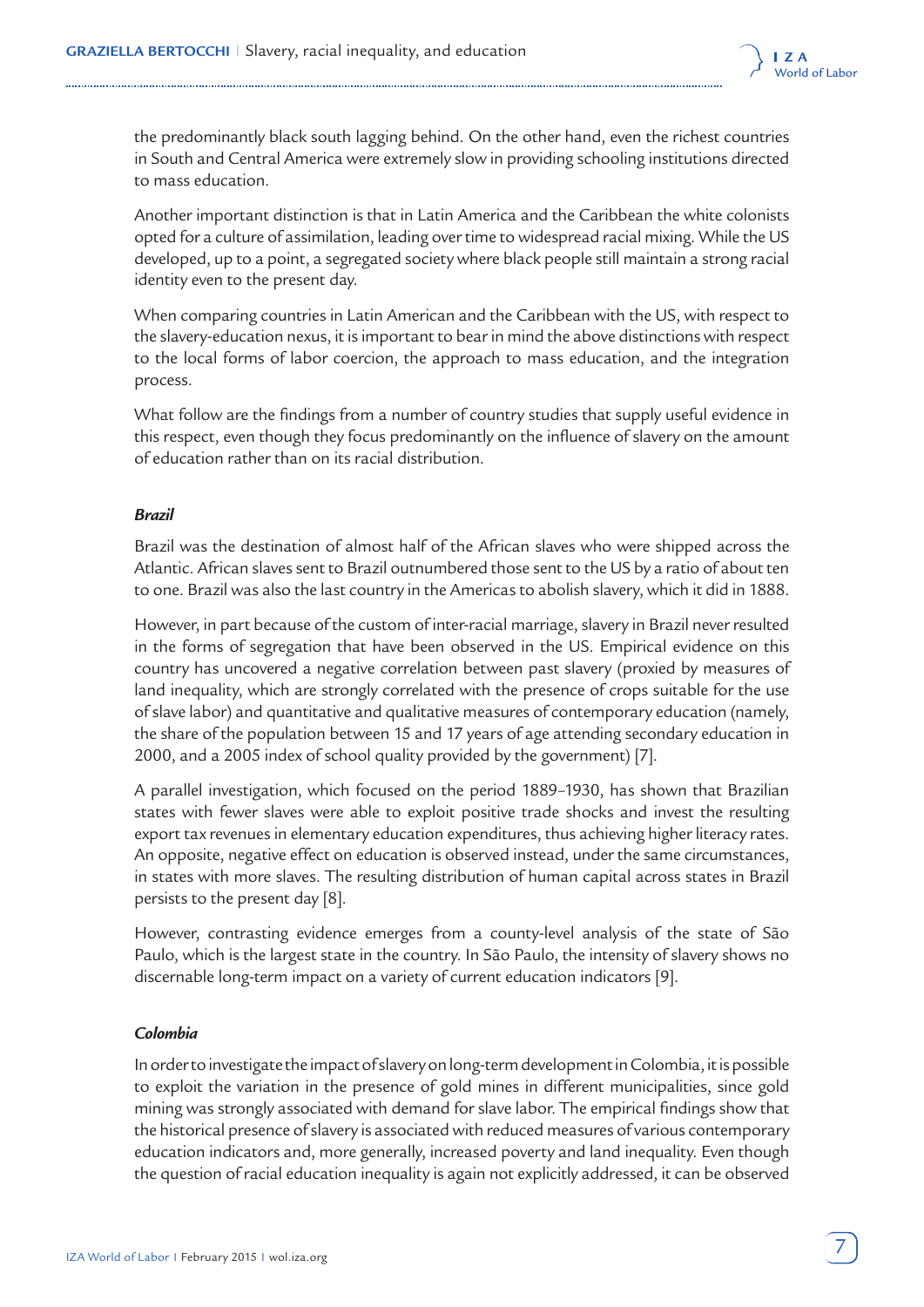

that districts more heavily associated with slavery have higher shares of population of African descent. This suggests negative implications for the influence of slavery on the racial dimension of education inequality [10].

#### *Puerto Rico*

Even though this Caribbean country did experience African slavery, the available evidence concerns the impact of the *libreta* system, which was an alternative form of labor coercion introduced in 1849 following the 1845 agreement between Spain and Britain to enforce the abolition of the slave trade. This *de facto* substitute of slavery remained in place until 1874. Using the response to regional variation in coffee prices and demand for unskilled labor, these findings indicate that in coffee-growing regions, during the coercive period, higher coffee prices had no effect on literacy rates, whereas after the abolition of coercion higher coffee prices reduced literacy rates.

These results suggest that the abolition of forced labor reduced the incentive to accumulate human capital. However, despite appearing puzzling at first glance, they are not inconsistent with the intuition that coercive labor institutions should exert a negative influence on longterm human capital accumulation, since a side-effect of abolition was an increase in the relative wages of unskilled laborers [11].

#### *Peru*

Focusing on a segment of modern-day southern Peru that transects the Andean range, it is possible to gauge the impact of yet another form of labor coercion. The mining *mita* system, which was an extensive forced mining labor system, was instituted by the Spanish government in 1573 and abolished in 1812. It is worth noting however that, rather than involving black slaves, the *mita* system was applied to the indigenous population. Analysis has shown that the *mita*'s impact on education is fading through time. While a negative impact can be observed in earlier periods, by the 2000s there is no remaining evidence of a negative influence, across a range of education indicators [12].

### **LIMITATIONS AND GAPS**

It should be noted that for the US, besides human capital, a parallel potential determinant of the relative improvement of the economic status of black people following the Second World War has been the civil rights revolution. This has had a significant impact on affirmative action laws and the consequent removal of racial discrimination. The evidence supporting the relevance of the racial discrimination channel is weaker than that collected for the education channel [4]. However, since racial discrimination can manifest itself not only in the labor market, but also in the school system, it is difficult to disentangle its separate influence from human capital.

For Latin America and the Caribbean, there is mixed evidence on the influence of past forms of labor coercion on contemporary education outcomes. Even when a negative influence emerges, no specific research has been produced on education inequality along the racial dimension. More research is therefore needed on the determinants of the extremely high degrees of inequality reported in this region. Past slavery is a potential factor that deserves further investigation, even though labor coercion and racial relations developed following different and heterogeneous patterns, both across the continent and in comparison with the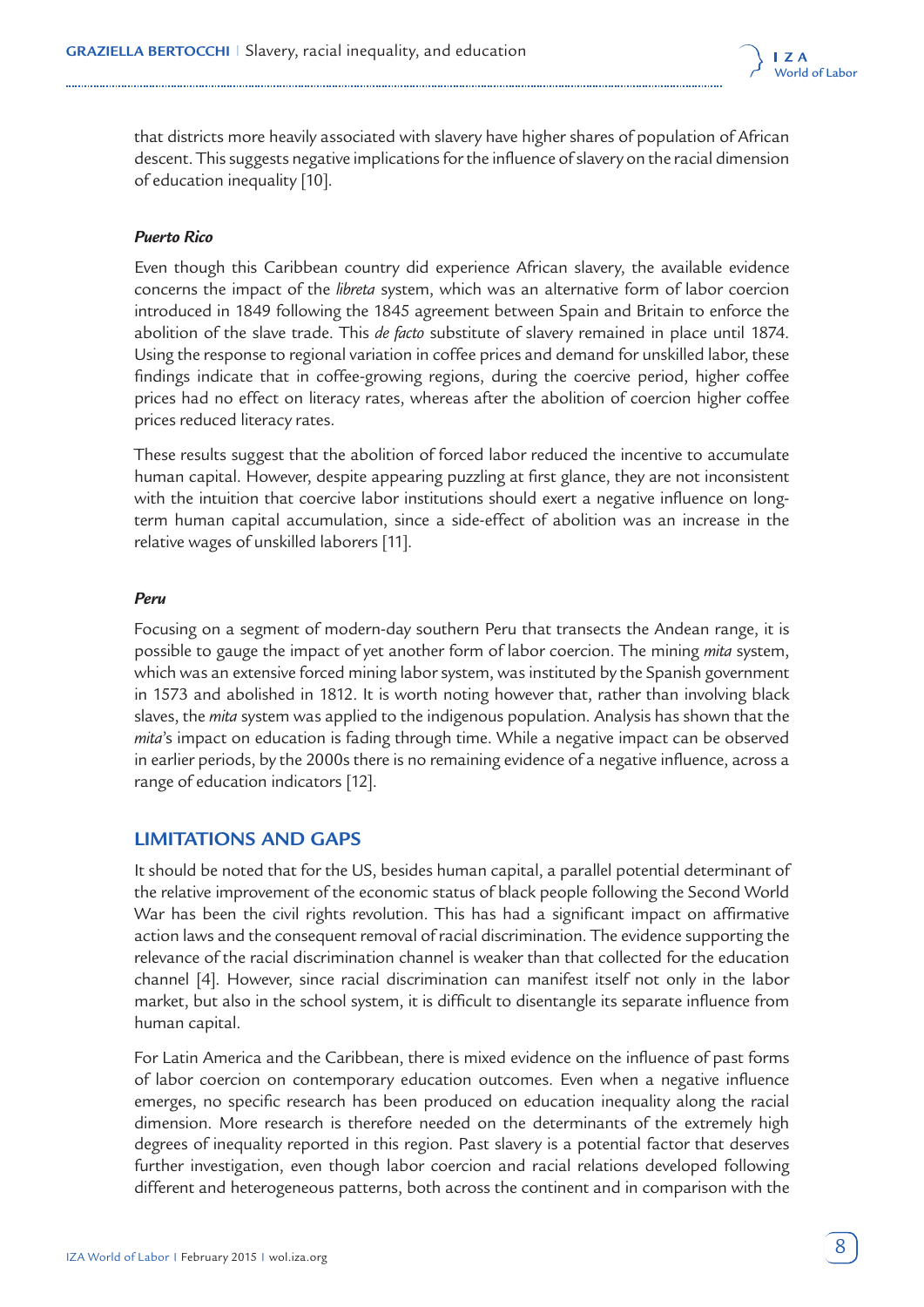

US. More specifically, future research should clarify whether any legacy of slavery, if present, runs through the same education channel that is apparent in the US.

With regard to the other crucial link between slavery and income inequality, a correlation has been documented across a world sample of 46 countries, even though it is not clear that the influence of slavery necessarily runs through the education channel [13].

# **SUMMARY AND POLICY ADVICE**

The legacy and influence of slavery on education is not necessarily the same across different countries. In the US, there is a clear influence of historical slavery on human capital accumulation, on its racial distribution and, through this channel, on income inequality.

Even if the emerging picture suggests that racial inequality is very deeply rooted in the history of the country, it also identifies the main channel through which history exerts its continuing influence. This channel is represented by the unequal access to education of black people and white people. Policies that are targeted towards removing racial education inequalities in US schools can favor income equalization. However, given the resilience of the lingering effect of past slavery, their degree of success may be limited.

In the case of Latin America and the Caribbean, the level of inequality is even more striking. However, there is no clear evidence that this can be attributed to the history of slavery and to its influence on education and its racial distribution. This does not mean that equalizing education policies today are less needed, but simply that there may be additional factors, other than slavery, that play a more important role.

In summary, evidence suggests that in some countries historical slavery has influenced the racial distribution of human capital and income inequality. A regional comparison of the influence of slavery on education, racial education inequality, and income distribution shows that policies aimed at addressing inequality could account for differential effects of past slavery on current outcomes. Policies designed to remove racial education inequalities in schools can favor income equalization, though given the resilience of the effect of past slavery they are by no means an immediate solution. Nevertheless, education policy clearly has a strong influence over time.

### **Acknowledgments**

The author thanks an anonymous referee and the IZA World of Labor editors for many helpful suggestions on earlier drafts. The author is indebted to Arcangelo Dimico, with whom she coauthored all the papers that led to this article, namely [1], [4], and [6]. Previous papers contain a larger number of background references for the material presented here and have been used intensively in all major parts of this article. Financial support for those papers from the Italian University Ministry and Fondazione Cassa Risparmio di Modena is gratefully acknowledged.

### **Competing interests**

The IZA World of Labor project is committed to the *[IZA Guiding Principles of Research Integrity](http://www.iza.org/en/webcontent/about/IZAResearchIntegrity.pdf)*. The author declares to have observed these principles.

© Graziella Bertocchi